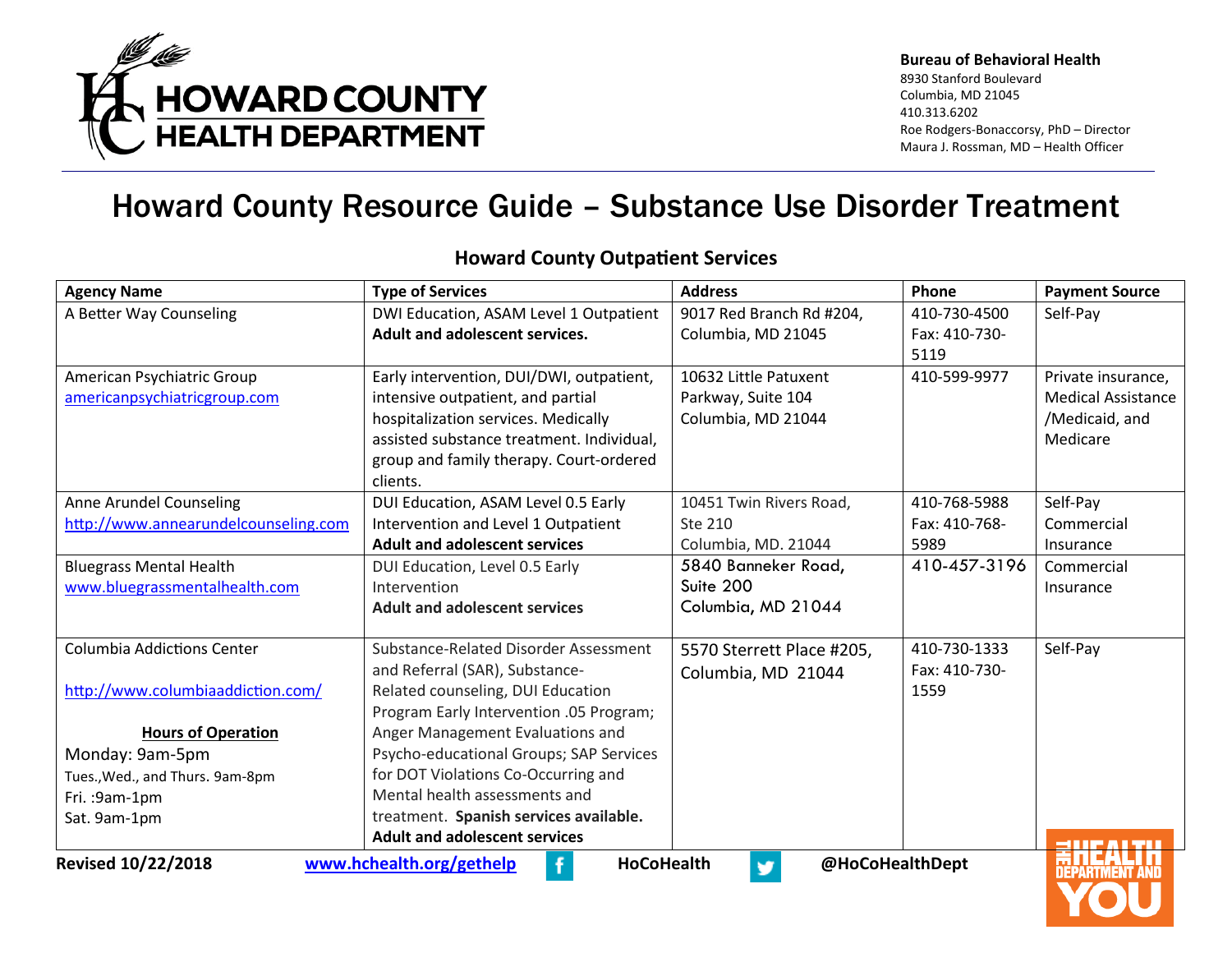| <b>Agency Name</b>                        | <b>Type of Services</b>                    | <b>Address</b>                | Phone         | <b>Payment Source</b>     |
|-------------------------------------------|--------------------------------------------|-------------------------------|---------------|---------------------------|
| <b>Community Behavioral Health</b>        | ASAM Level 0.5 Early Intervention, Level I | 10774, 10770 and 10810        | Welcome       | Self-Pay, Medicaid        |
| https://www.communitybehavioralhealt      | Outpatient, Level 2.1 Intensive            | <b>Hawthorn Office Park</b>   | Center        |                           |
| h.net/contact                             | Outpatient, 2.5 Partial Hospitalization    | Hickory Ridge Road            | 844-224-5264  |                           |
| <b>Hours of Operation</b>                 | Buprenorphine, Vivitrol                    | Columbia, MD 21044            | x16           |                           |
| Mon.-Thurs. 8am-6pm                       | <b>Adult and adolescent services</b>       |                               | Fax: 888-509- |                           |
| Fri: 8am-5pm                              |                                            |                               | 0010          |                           |
| <b>Congruent Counseling Services, LLC</b> | Mental Health, Addictions, and Co-         | 10630 Little Patuxent Parkway | 410-740-8066  | Commercial                |
|                                           | <b>Occurring Services</b>                  | #209                          | Fax: 410-740- | Insurance,                |
| http://www.congruentcounseling.com/       | Level 2.1 Intensive Outpatient; Anger      | Columbia, MD 21044            | 8068          | <b>Medicaid for Level</b> |
|                                           | Management; Individual Therapists;         |                               |               | OP and IOP,               |
| <b>Hours of Operation</b>                 | Individual, Family, Couples, and Marital   |                               |               | Self-Pay                  |
| Mon.-Fri 9am -9pm                         | Counseling                                 |                               |               |                           |
| Sat. 9am-5pm                              | Separate Adult, Young Adult and            |                               |               |                           |
|                                           | Adolescent programs                        |                               |               |                           |
|                                           | <b>Adult, Young Adult and Adolescent</b>   |                               |               |                           |
|                                           | programs                                   |                               |               |                           |
| Counseling Resources, Inc.                | Co-occurring mental health and             | 8388 Court Avenue             | 410-461-8662  | Self-Pay with a           |
|                                           | substance use disorders, outpatient,       | Ellicott City, MD 21043       | Fax: 410-480- | sliding fee               |
|                                           | adolescent and adult, DWI Education        |                               | 4744          |                           |
|                                           | <b>Adult and adolescent services</b>       |                               |               |                           |
| Hilda's Place                             | DUI Education, Level 0.5 Early             | 2480 Roxbury Mills Road, #10  | 443-204-6201  |                           |
|                                           | Intervention, IOP Level 2.1, Outpatient    | Cooksville, MD 21723          |               |                           |
|                                           | <b>Treatment Level 1</b>                   |                               |               |                           |
|                                           | <b>Transportation Available</b>            |                               |               |                           |
|                                           | <b>Spanish and Burmese Interpreters</b>    |                               |               |                           |



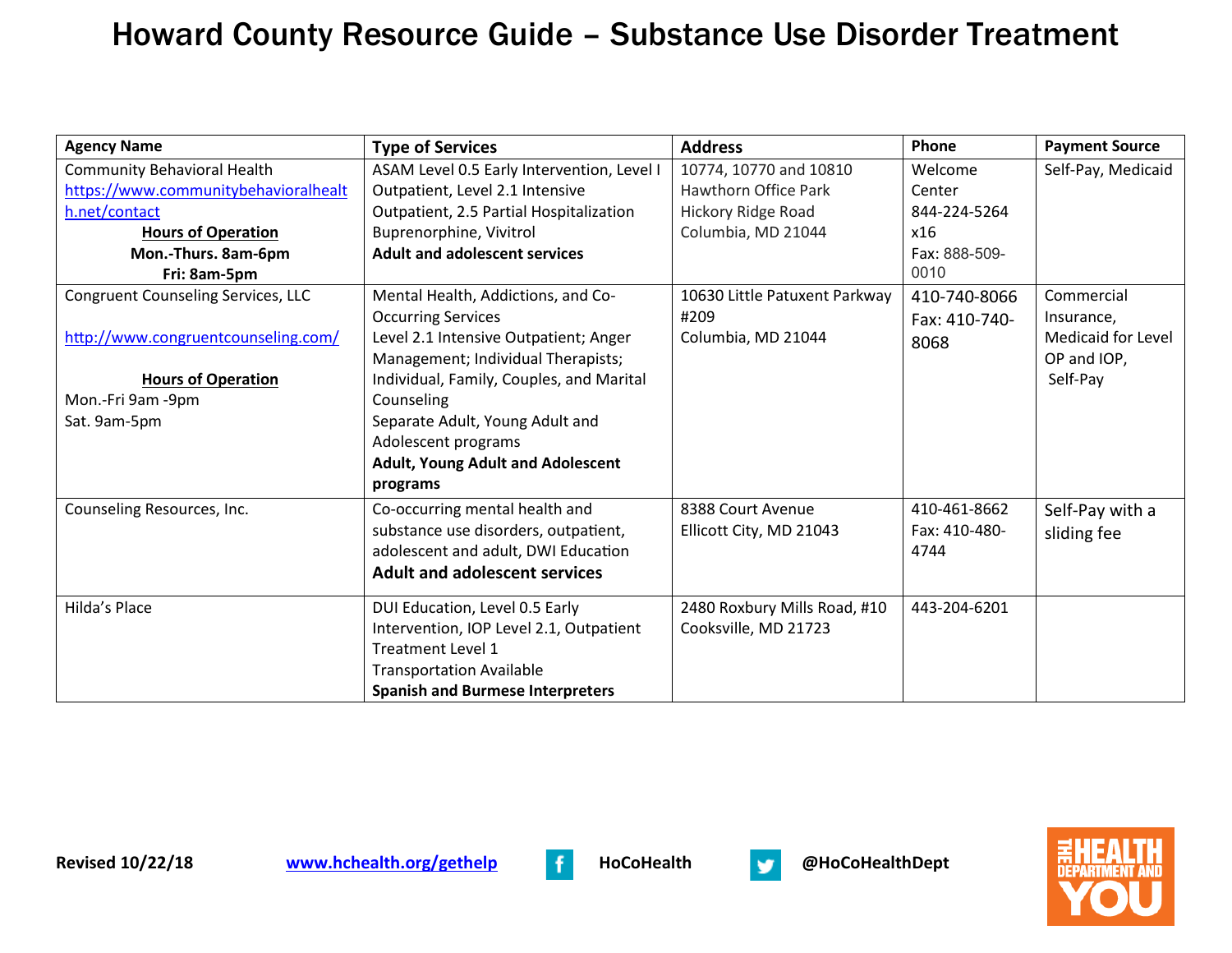| <b>Agency Name</b>               | <b>Type of Services</b>                             | <b>Address</b>            | Phone             | <b>Payment Source</b> |
|----------------------------------|-----------------------------------------------------|---------------------------|-------------------|-----------------------|
| I Can't We Can                   | DWI Education, ASAM Level1 Outpatient, Level 2.1    | 8610 Washington Boulevard | 410-824-8149      | Self-Pay,             |
|                                  | Intensive Outpatient, Level 1D, Level 2.D           | Suite 200                 | Fax: 410-824-8371 | Commercial            |
| http://icantwecancounselingcent  | Ambulatory Detox, Buprenorphine, Vivitrol           | Jessup, MD 20794          |                   | Insurance,            |
| er.org/                          | <b>Adult and Adolescent services</b>                |                           |                   | Medicaid              |
| <b>Hours of Operation</b>        |                                                     |                           |                   |                       |
| Mon.-Fri 9am -8pm                | Spanish services available                          |                           |                   |                       |
| Sat. 9am-12pm and 5pm-8pm        |                                                     |                           |                   |                       |
| Integrative Counseling, LLC      | ASAM Level 2.1 Intensive Outpatient Addictions      | 10630 Little Patuxent     | 410-740-8067      | Self-Pay & Out of     |
|                                  | Treatment & 0.5 Education and DWI Education;        | Parkway #209              | Fax: 410-740-8068 | <b>Network</b>        |
| http://www.integrative-          | Anger Management; Psychiatry, Psych &               | Columbia, MD 21044        |                   | Commercial            |
| counseling.com/                  | Educational Testing, Teen DBT Informed Program,     |                           |                   | Insurance             |
|                                  | Ambulatory Detox, Suboxone, and other Addiction     |                           |                   |                       |
| <b>Hours of Operation</b>        | <b>Treatment Medications, Adolescent Early</b>      |                           |                   |                       |
| Mon.-Fri 9am -8pm                | Intervention Program, Parenting Support             |                           |                   |                       |
| Sat. 9am-1pm                     | Separate Adult and Adolescent Programs              |                           |                   |                       |
|                                  | <b>Adult and Adolescent Programs</b>                |                           |                   |                       |
|                                  |                                                     |                           |                   |                       |
| <b>JEM Comprehensive</b>         | Drug/Alcohol Early Intervention and DUI             | 6700 Alexander Bell Drive | 410-324-7624      |                       |
| Jemcomprehensive.com             | <b>Education Programs.</b>                          | Suite 200                 |                   |                       |
|                                  |                                                     | Columbia, MD 21046        |                   |                       |
| Johns Hopkins Department of      | Outpatient, General psychiatry for Adults,          | 10710 Charter Dr Suite G  | 410-720-8530      | Commercial            |
| Psychiatry & Behavioral          | Adolescents and Adults for Eating disorders         | Columbia, MD 21044        | Fax:410-720-7263  | insurance and         |
| <b>Sciences at Howard County</b> |                                                     |                           |                   | Medicaid              |
|                                  |                                                     |                           |                   |                       |
| <b>Kolmac Clinic</b>             | ASAM Level 1 Outpatient, Level 2.1 Intensive        | 10632 Little Patuxent     | 443-276-0556      | Self-Pay and          |
| http://www.kolmac.com/treat      | Outpatient, detoxification, Buprenorphine, Vivitrol | Parkway #410              | Fax: 443-276-0555 | Commercial            |
| ment-centers/columbia-md/        | Adults 18+                                          | Columbia, MD 21044        |                   | Insurance             |
| <b>Hours of Operation</b>        |                                                     |                           |                   |                       |
| Mon.-Fri 9am -8pm                |                                                     |                           |                   |                       |



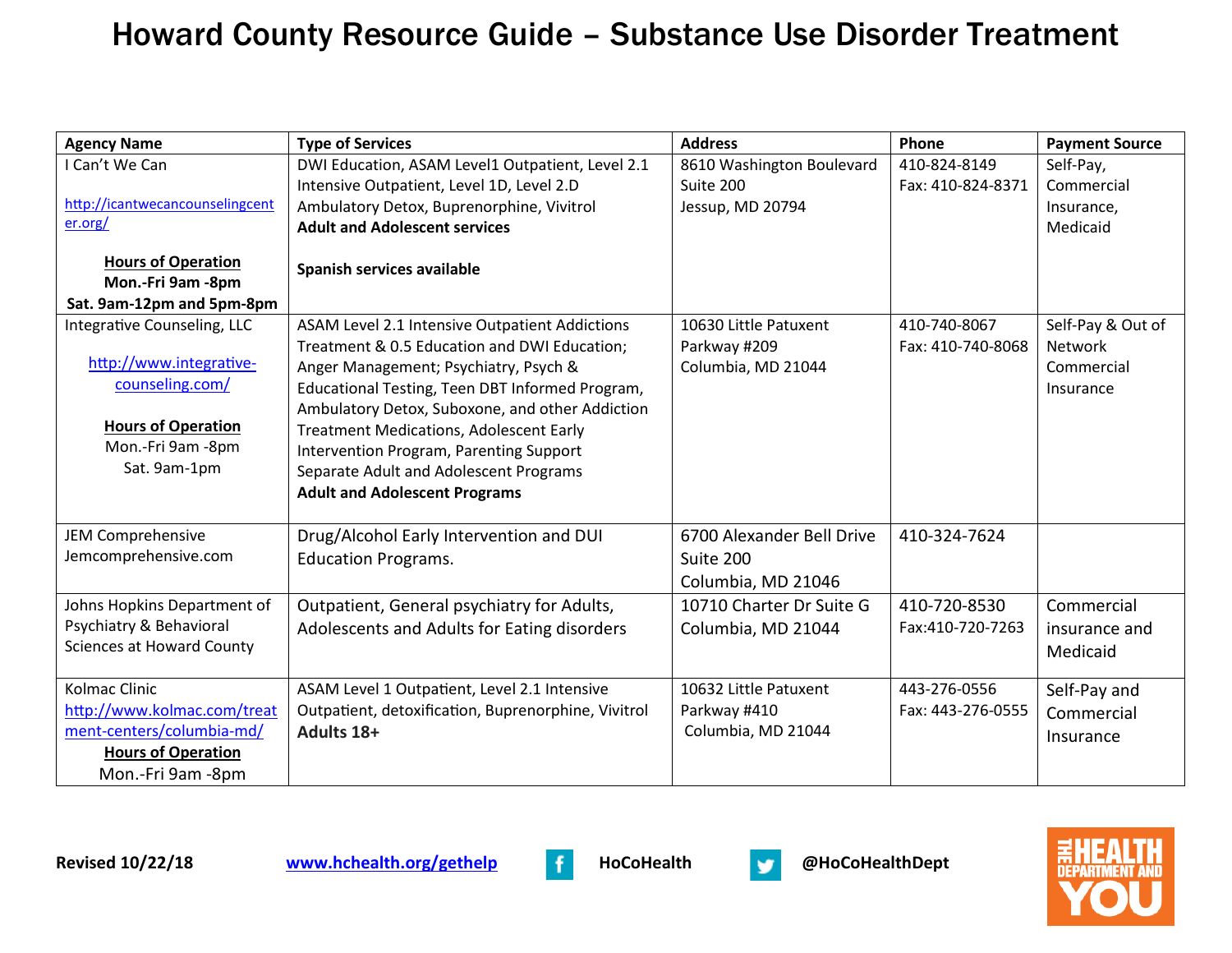| <b>Agency Name</b>          | <b>Type of Services</b>                                 | <b>Address</b>            | Phone             | <b>Payment Source</b> |
|-----------------------------|---------------------------------------------------------|---------------------------|-------------------|-----------------------|
| Life Renewal Services       | Psychiatric evaluations, psychiatric medication         | 10805 Hickory Ridge Road  | 410-387-2763      | Self-Pay,             |
| http://www.liferenewalser   | management, co-occurring treatment,                     | Suite 103                 | Fax: 410-387-2764 | Medicaid, and         |
| vices.net/                  | Psychiatric Rehabilitation, outpatient mental health    | Columbia, MD 21044        |                   | PPO with out of       |
|                             | clinic for adults and minors                            |                           |                   | network benefits      |
|                             | <b>Adults and minors services</b>                       |                           |                   |                       |
|                             |                                                         |                           |                   |                       |
| Life's Potential Services   | ASAM levels 0.5 Early Intervention, Level I Outpatient, | 10805 Hickory Ridge Road  | 410-387-2763      | Self-Pay and          |
| http://www.liferenewalser   | Level II.I Intensive Outpatient, Individual and Group   | Suite 103                 | Fax: 410-387-2764 | Medicaid              |
| vices.net/                  | Counseling, Adult and minor services                    | Columbia, MD 21044        |                   |                       |
| Martin & Associates, LLC    | Individual therapy for adolescents, young adults,       | 5026 Dorsey Hall Drive,   | 443-610-2404      |                       |
| www.martincounselingllc.com | adults, and couples. Dual diagnosis, EMDR, as well      | Suite 205,                |                   |                       |
|                             | as trauma counseling and therapy. Holistic nurse,       | Ellicott City, MD 21042   |                   |                       |
|                             | acupuncturist, and two Reiki practitioners are on       |                           |                   |                       |
|                             | staff. Offers alternative medicine and herbs, as well   |                           |                   |                       |
|                             | as traditional psychiatry. Therapeutic groups are       |                           |                   |                       |
|                             | custom-tailored for population served.                  |                           |                   |                       |
| Maryland Driving School,    | <b>DWI Education</b>                                    | 6851 Oak Hall Lane, Suite | 410-381-0770      | Self-Pay              |
| LLC                         |                                                         | 201                       | Espanol: 301-585- |                       |
| www.mddrivingschool.com     |                                                         | Columbia, MD 21045        | 2232              |                       |
| <b>Hours of Operation</b>   |                                                         |                           | Fax:410-312-9273  |                       |
| Mon.-Fri 9am -5pm           |                                                         |                           |                   |                       |
| <b>MPB</b> Group            | Mental health outpatient,                               | 6440-D Dobbin Road        | 410-730-2385      | Self-Pay,             |
| http://www.mpbhealth.com/   | co-occurring mental health and substance use disorder   | Columbia, MD 21045        | Fax: 866-371-5933 | Commercial            |
| <b>Hours of Operation</b>   | outpatient and intensive outpatient, Psychiatric        |                           |                   | Insurance,            |
| Mon.-Thur. 9am -8pm         | Evaluation/medication monitoring                        |                           |                   | Medicaid              |
| Fri. 9am-5pm                | Age range 5-62                                          |                           |                   |                       |
| Sat.-Sun 9am-4pm            |                                                         |                           |                   |                       |
|                             |                                                         |                           |                   |                       |



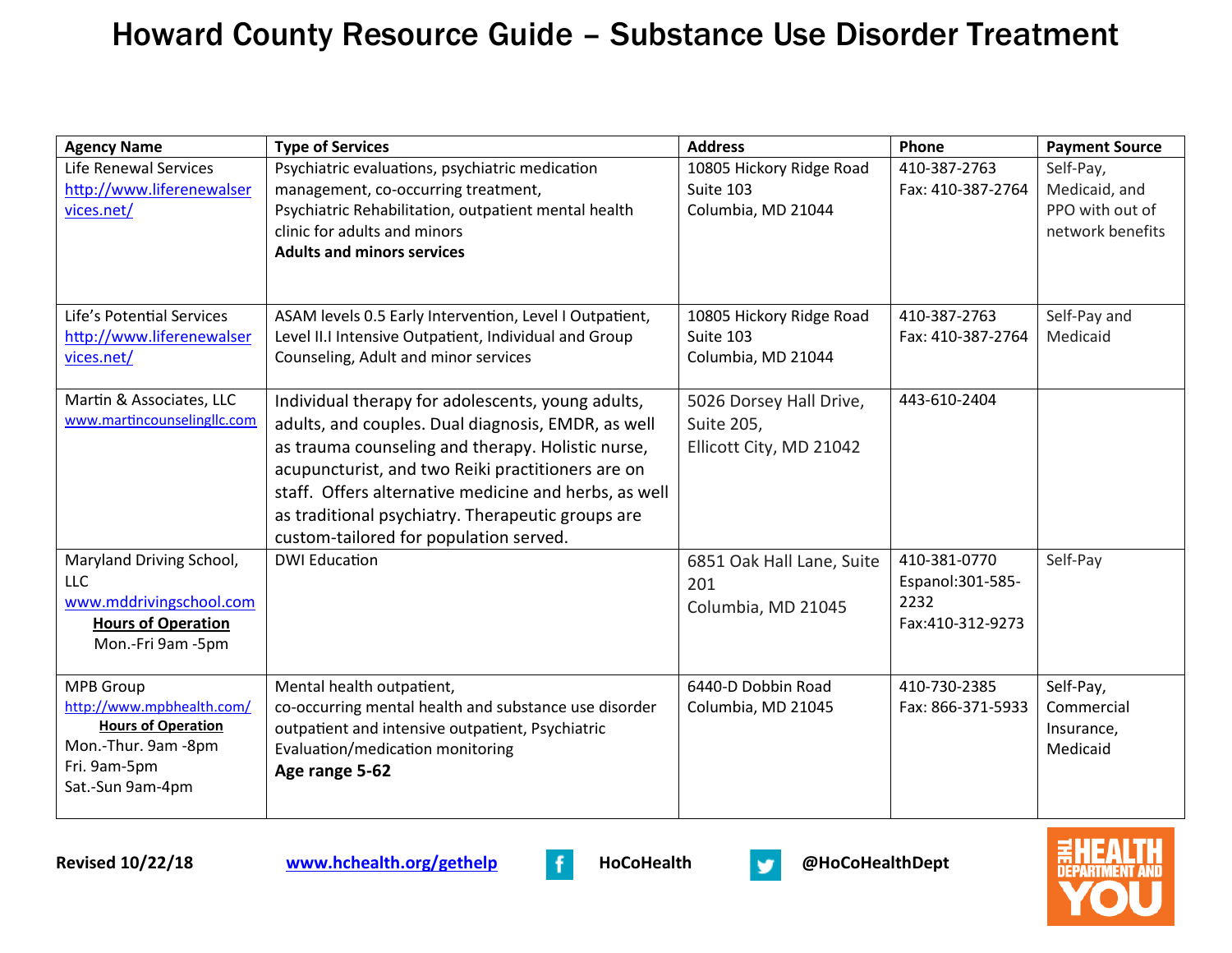| Silverman Treatment<br>Solutions<br>https://silvermantreatment<br>$.com/$<br><b>Hours of Operation</b><br>Mon.-Fri. 5am-2pm<br>Sat.-Sun 7am-9am | ASAM 0.5 Early Intervention, ASAM Level 1 Outpatient,<br>Level 2.1 Intensive Outpatient, Level 1.D Ambulatory<br>Detox, Methadone and Buprenorphine<br><b>Adult services</b>           | 8930 Stanford Blvd,<br>#M100 Columbia, MD<br>21045            | 443-285-0807<br>Fax: 443-285-0527 | Self-Pay,<br>Commercial<br>Insurance,<br>Medicaid |
|-------------------------------------------------------------------------------------------------------------------------------------------------|----------------------------------------------------------------------------------------------------------------------------------------------------------------------------------------|---------------------------------------------------------------|-----------------------------------|---------------------------------------------------|
| <b>Therapeutic Connections</b><br>www.therapeutic-<br>connections.net                                                                           | DUI Education, Early Intervention Level 0.5, Substance-<br><b>Related Disorder Assessment and Referral</b>                                                                             | 2850 North Ridge Rd.,<br>Suite 210<br>Ellicott City, MD 21043 | 410-961-8423                      |                                                   |
| Way Station<br>http://www.waystationinc.<br>$org/$                                                                                              | Mental health outpatient, co-occurring mental health<br>and substance use disorder outpatient,<br>Psychiatric Evaluation/medication monitoring<br><b>Adult and adolescent services</b> | 9030 MD-108<br>Columbia, MD 21045                             | 410-740-1901<br>Fax: 410-740-2503 | Self-Pay,<br>Commercial<br>Insurance,<br>Medicaid |



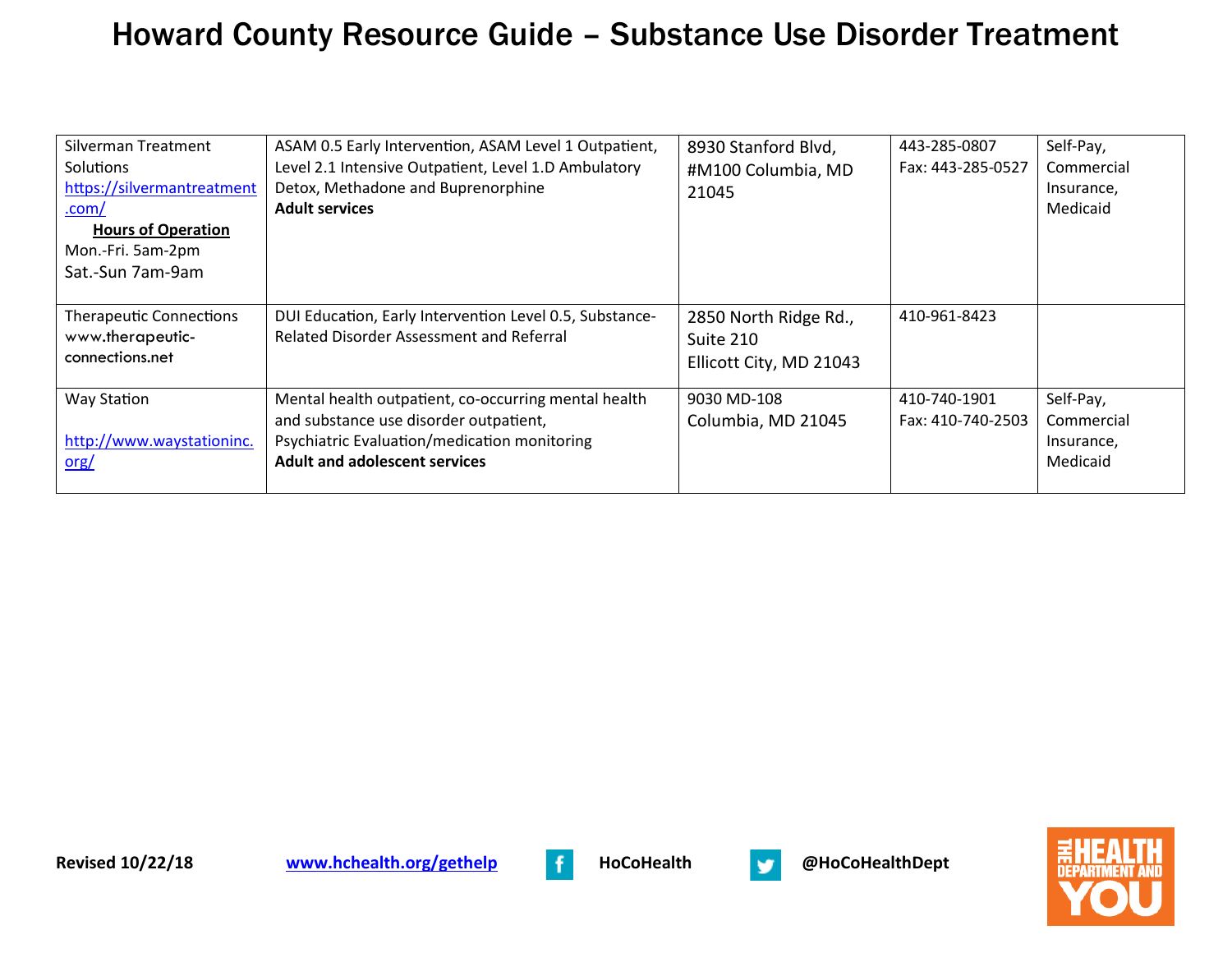| <b>Agency Name</b>                 | <b>Type of Services</b>                     | <b>Address</b>                 | Phone                 | <b>Payment Source</b>     |
|------------------------------------|---------------------------------------------|--------------------------------|-----------------------|---------------------------|
| American Psychiatric Group         | Buprenorphine, Vivitrol,                    | 10632 Little Patuxent Parkway, | 410-599-9977          | Private insurance,        |
| americanpsychiatricgroup.com       | Psychiatric/Medication Monitoring           | Suite 104                      |                       | <b>Medical Assistance</b> |
|                                    |                                             | Columbia, MD 21044             |                       | /Medicaid, and            |
|                                    |                                             |                                |                       | Medicare                  |
| Dr Robert Cadogan                  | Buprenorphine                               | 8940 Old Annapolis Road        | 410-300-4545          | Medicaid                  |
|                                    |                                             | State Route 108, Suite E       | Fax: 443-283-4477     |                           |
|                                    |                                             | Columbia, MD. 21045            |                       |                           |
| <b>Community Behavioral Health</b> | ASAM Level 0.5 Early Intervention, Level I  | 10774, 10770 and 10810         | <b>Welcome Center</b> | Self-Pay, Medicaid        |
|                                    | Outpatient, Level 2.1 Intensive Outpatient, | <b>Hawthorn Office Park</b>    | 844-224-5264 x16      |                           |
| https://www.communitybehavi        | 2.5 Partial Hospitalization                 | Hickory Ridge Road             | Fax: 888-509-0010     |                           |
| oralhealth.net/contact             | Buprenorphine, Vivitrol                     | Columbia, MD 21044             |                       |                           |
|                                    | <b>Adult and adolescent services</b>        |                                |                       |                           |
| <b>Hours of Operation</b>          |                                             |                                |                       |                           |
| Mon.-Thurs. 8am-6pm                |                                             |                                |                       |                           |
| Fri: 8am-5pm                       |                                             |                                |                       |                           |
| Gladstone Psychiatry and           | Buprenorphine, Vivitrol,                    | 9841 Broken Land Parkway       | 443-708-5856          | Self-Pay, Aetna,          |
| Wellness                           | Psychiatric/Medication Monitoring           | Suite 211                      | Fax: 667-212-5095     | BC/BS, Carefirst,         |
| <b>Anthony Massey</b>              |                                             | Columbia, MD 24016             |                       | Cigna, United Health      |
| http://gladstonepsych.com          |                                             |                                |                       |                           |
|                                    | <b>Child, Adolescent and Adult Services</b> |                                |                       |                           |
| Integrative Counseling, LLC        | Suboxone, Buprenorphine Ambulatory Detox    | 10630 Little Patuxent Parkway  | 410-740-8067          | Self-Pay                  |
| Dr. Gagliardi                      | (for Alcohol, Benzos, and Opioids)          | Suite 209                      | Fax: 410-740-8068     |                           |
| M.A., M.D., F.A.A.F.P.             |                                             | Columbia, MD 21400             |                       |                           |
| http://www.integrative-            |                                             |                                |                       |                           |
| counseling.com/                    |                                             |                                |                       |                           |
|                                    |                                             |                                |                       |                           |

#### **Howard County Buprenorphine, Vivitrol, and/or Psychiatric Evaluation/Medication Monitoring**



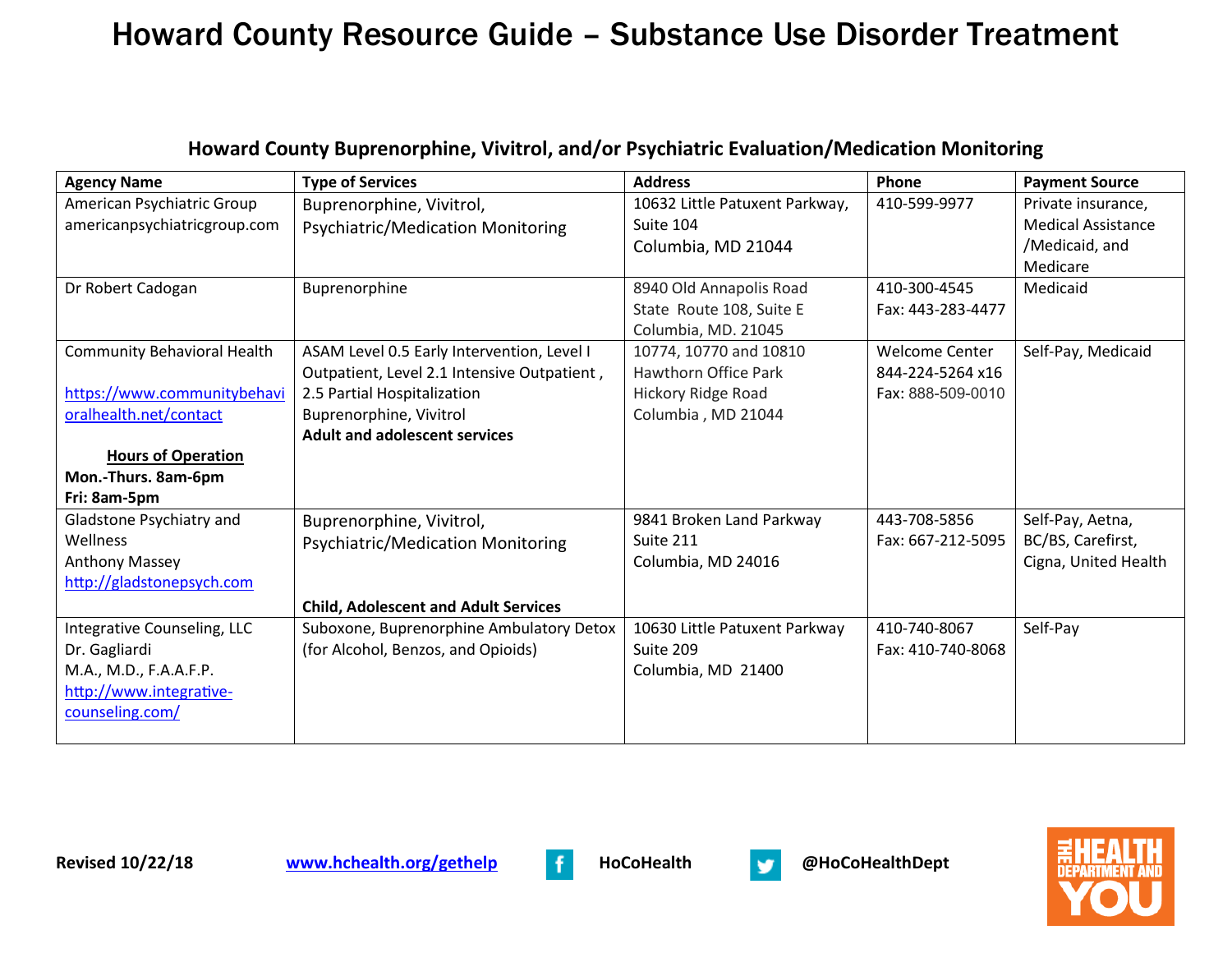| <b>Agency Name</b>                             | <b>Type of Services</b>                                                 | <b>Address</b>                | Phone             | <b>Payment Source</b> |
|------------------------------------------------|-------------------------------------------------------------------------|-------------------------------|-------------------|-----------------------|
| Integrative Counseling, LLC                    | <b>Psychiatric Consultant and Medication</b>                            | 10630 Little Patuxent Parkway | 410-740-8067      | Self-Pay              |
| Timothy Lacy M.D.                              | Monitoring                                                              | Suite 209                     | Fax: 410-740-8068 |                       |
|                                                | Holistic                                                                | Columbia, MD. 21400           |                   |                       |
| Integrative Counseling, LLC                    | MH Psychiatric Medication Monitoring                                    | 10630 Little Patuxent Parkway | 410-740-8067      | Self-Pay.             |
| Shannon Brill, PHMNP                           | (adults)                                                                | Suite 209                     | Fax: 410-740-8068 | Commercial            |
|                                                |                                                                         | Columbia, MD 21400            |                   | Insurance             |
| I Can't We Can                                 | DWI Education, ASAM Level1 Outpatient, Level                            | 8610 Washington Boulevard     | 410-824-8149      | Self-Pay,             |
|                                                | 2.1 Intensive Outpatient, Level 1D, Level 2.D                           | Suite 200                     | Fax: 410-824-     | Commercial            |
| http://icantwecancounselin                     | Ambulatory Detox, Buprenorphine, Vivitrol                               | Jessup, MD 20794              | 8371              | Insurance,            |
| gcenter.org/                                   | <b>Adult and adolescent services</b>                                    |                               |                   | Medicaid              |
|                                                |                                                                         |                               |                   |                       |
| <b>Hours of Operation</b><br>Mon.-Fri 9am -8pm |                                                                         |                               |                   |                       |
| Sat. 9am-12pm and 5pm-8pm                      |                                                                         |                               |                   |                       |
| Johns Hopkins Department                       | Outpatient                                                              | 10710 Charter Dr              | 410-720-8530      | Commercial            |
| of Psychiatry & Behavioral                     | General psychiatry for Adults,                                          | Columbia, MD 21044            |                   | insurance and         |
| <b>Sciences at Howard County</b>               | <b>Adolescents and Adults for Eating disorders</b>                      |                               |                   | Medicaid              |
|                                                |                                                                         |                               |                   |                       |
| Life Renewal Services                          | Psychiatric evaluations, psychiatric medication                         | 10805 Hickory Ridge Road      | 410-387-2763      | Self-Pay, Medicaid,   |
|                                                | management, co-occurring treatment, Psychiatric                         | Suite 103                     | Fax: 410-387-2764 | and PPO with out of   |
| http://www.liferenewals                        | Rehabilitation for adults and minors, outpatient                        | Columbia, MD 21044            |                   | network benefit       |
| ervices.net/                                   | mental health clinic for adults and minors<br>Adults and minor services |                               |                   |                       |
|                                                |                                                                         |                               |                   |                       |
| Kolmac Clinic                                  | ASAM Level 1 Outpatient, Level 2.1 Intensive                            | 10632 Little Patuxent Parkway | 443-276-0556      | Self-Pay and          |
|                                                | Outpatient, detoxification, Buprenorphine,                              | #410                          | Fax: 443-276-0555 | Commercial            |
| http://www.kolmac.com                          | Vivitrol                                                                | Columbia, MD 21044            |                   | Insurance             |
| /treatment-                                    | Adults 18+                                                              |                               |                   |                       |
| centers/columbia-md/                           |                                                                         |                               |                   |                       |



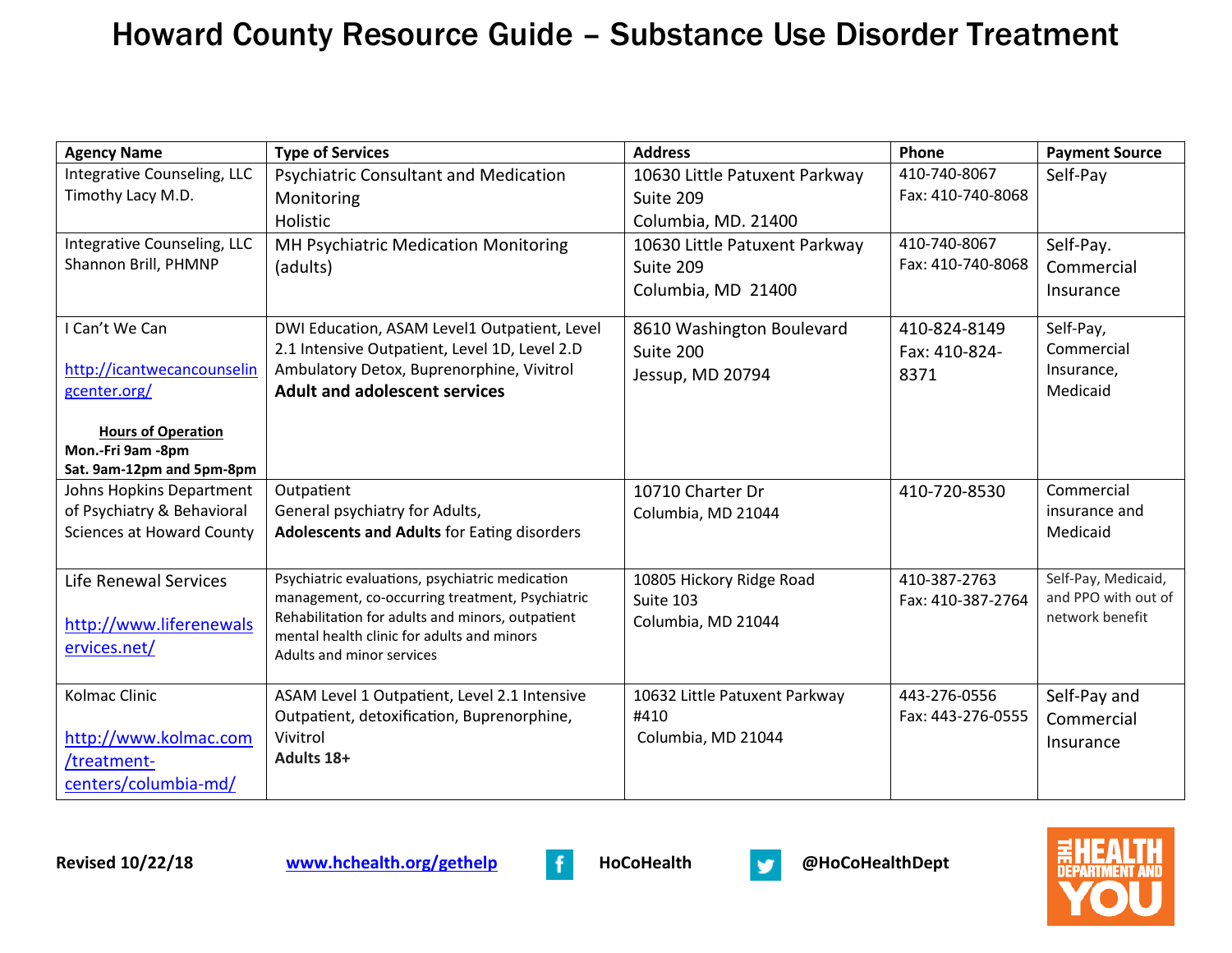| <b>Agency Name</b>           | <b>Type of Services</b>                         | <b>Address</b>                | Phone             | <b>Payment Source</b> |
|------------------------------|-------------------------------------------------|-------------------------------|-------------------|-----------------------|
| <b>MPB Group</b>             | Mental health outpatient,                       | The Banneker Building         | 410-730-2385      | Self-Pay,             |
|                              | co-occurring mental health and substance use    | 5840 Banneker Road, Suite 270 | Fax: 866-371-     | Commercial            |
| http://www.mpbhealth.co      | disorder outpatient and intensive outpatient,   | Columbia, MD 21044            | 5933              | Insurance,            |
| <u>m/</u>                    | Psychiatric Evaluation/medication monitoring    |                               |                   | Medicaid              |
| <b>Hours of Operation</b>    | Age range 5-62                                  |                               |                   |                       |
| Mon.-Thur. 9am -8pm          |                                                 |                               |                   |                       |
| Fri. 9am-5pm                 |                                                 |                               |                   |                       |
| Sat.-Sun 9am-4pm             |                                                 |                               |                   |                       |
| Silverman Treatment          | ASAM 0.5 Early Intervention, ASAM Level 1,      | 8930 Stanford Boulevard,      | 443-285-0807      | Self-Pay,             |
| Solutions                    | Level 1.D Ambulatory Detox, Level 2.1 Intensive | #M100 Columbia, MD 21045      | Fax: 443-285-0527 | Commercial            |
|                              | Outpatient, Methadone and Buprenorphine         |                               |                   | Insurance,            |
| https://silvermantreatment.c | <b>Adult services</b>                           |                               |                   | Medicaid              |
| om/                          |                                                 |                               |                   |                       |
| <b>Hours of Operation</b>    |                                                 |                               |                   |                       |
| Mon.-Fri. 5am-2pm            |                                                 |                               |                   |                       |
| Sat.-Sun 7am-9am             |                                                 |                               |                   |                       |
| <b>Way Station</b>           | Mental health outpatient, co-occurring mental   | 9030 MD-108                   | 410-740-1901      | Self-Pay,             |
|                              | health and substance use disorder outpatient,   | Columbia, MD 21045            | Fax: 410-740-2503 | Commercial            |
| http://www.waystationinc.    | Psychiatric Evaluation/medication monitoring    |                               |                   | Insurance,            |
| $org/$                       | <b>Adult and adolescent services</b>            |                               |                   | Medicaid              |
|                              |                                                 |                               |                   |                       |



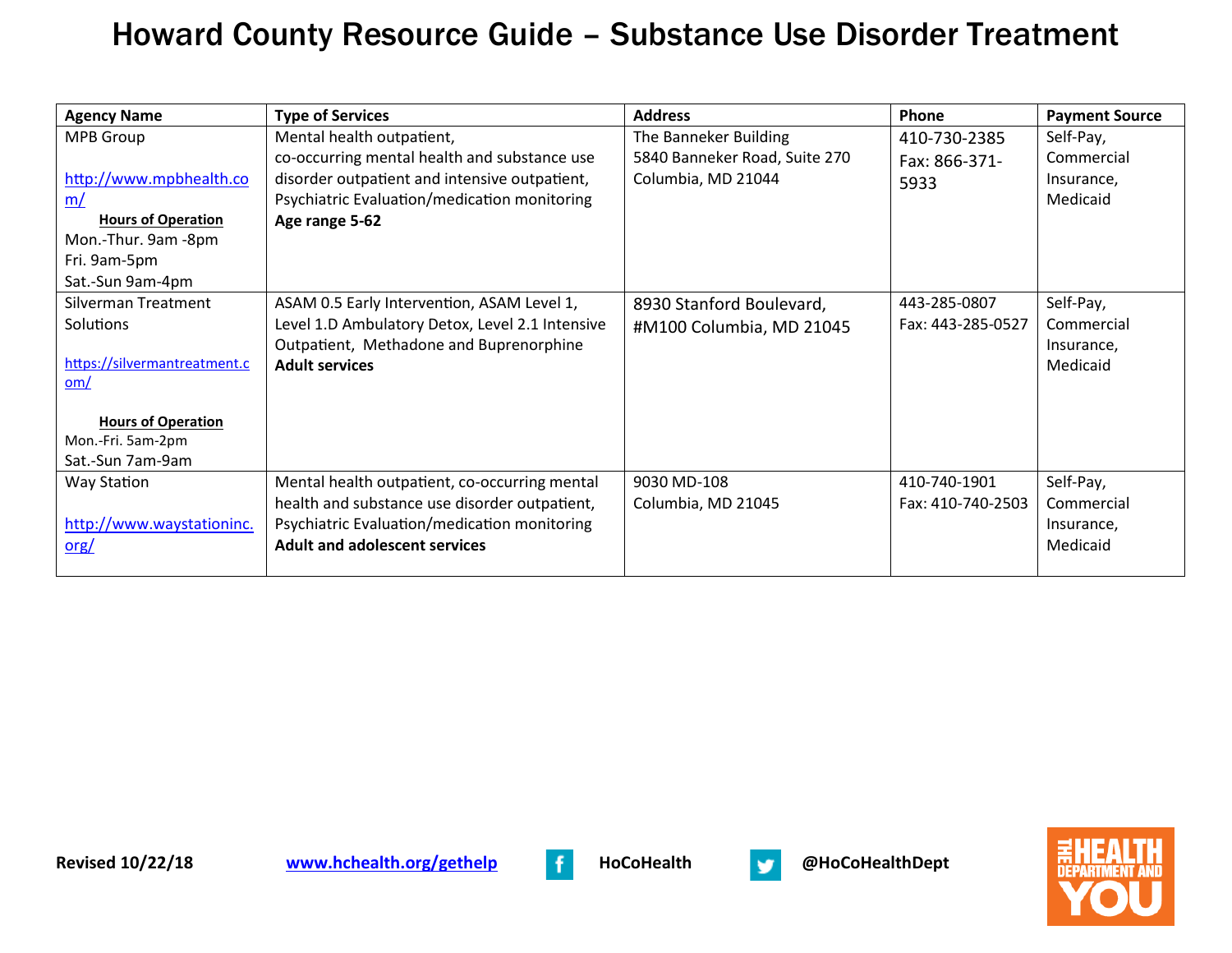#### **Howard County Methadone Services**

| <b>Agency Name</b>          | <b>Type of Services</b>                       | <b>Address</b>                | Phone             | <b>Payment Source</b> |
|-----------------------------|-----------------------------------------------|-------------------------------|-------------------|-----------------------|
| <b>JAEL Health Services</b> | Methadone                                     | 10176 Baltimore National Pike | 410-203-2120      | Self-pay, Medicaid    |
|                             | <b>Adult services</b>                         | #115                          | Fax: 410-203-2123 |                       |
| http://www.jaelhealth.com   |                                               | Ellicott City, MD 21042       |                   |                       |
| Silverman Treatment         | ASAM 0.5 Early Intervention, ASAM Level 1     | 8930 Stanford Blvd, #M100     | 443-285-0807      | Self-Pay,             |
| Solutions                   | Outpatient, Level 1.D Ambulatory Detox, Level | Columbia, MD 21045            | Fax: 443-285-0527 | Commercial            |
|                             | 2.1 Intensive Outpatient, Methadone and       |                               |                   | Insurance,            |
| https://silvermantreatment  | Buprenorphine                                 |                               |                   | Medicaid              |
| .com/                       | <b>Adult services</b>                         |                               |                   |                       |

#### **Howard County Residential Substance Use Disorder Treatment**

| <b>Agency Name</b>     | <b>Type of Services</b>      | <b>Address</b>              | Phone             | <b>Payment Source</b> |
|------------------------|------------------------------|-----------------------------|-------------------|-----------------------|
| Howard House           | ASAM Level 3.1 Halfway House | 4100 College Avenue, Bldg 8 | 410-313-1458      | Grant funded          |
| (Tuerk House)          | <b>Adult services</b>        | Ellicott City, MD 21043     | Fax: 410-313-1449 |                       |
|                        |                              |                             |                   |                       |
| http://tuerkhouse.org/ |                              |                             |                   |                       |



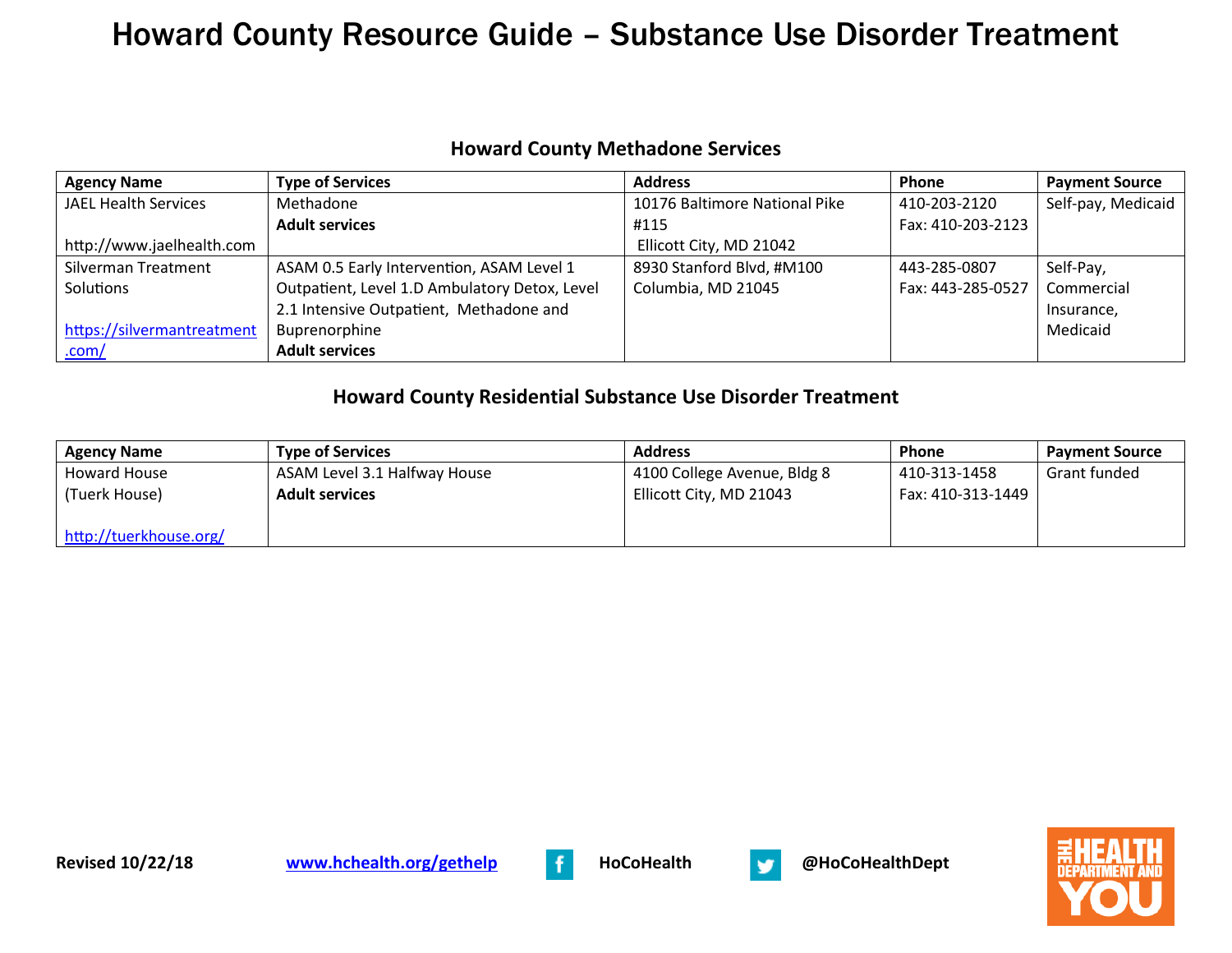| <b>Regional Locations Residential Substance Use Disorder Treatment</b> |  |
|------------------------------------------------------------------------|--|
|------------------------------------------------------------------------|--|

| <b>Agency Name</b>                | <b>Type of Services</b>                   | <b>Address</b>              | Phone             | <b>Payment Source</b> |
|-----------------------------------|-------------------------------------------|-----------------------------|-------------------|-----------------------|
| <b>American Addiction Centers</b> | ASAM 3.7D, 3.7                            |                             | 877-978-2670      | Commercial            |
| https://americanaddictionc        | <b>Adult Services</b>                     |                             |                   | insurance and         |
| enters.org                        |                                           |                             |                   | self-pay              |
|                                   |                                           |                             |                   |                       |
| Anchor at Walden Sierra           | ASAM 3.7D, 3.7                            | 30007 Business Center Drive | 301-997-1300      | Commercial            |
|                                   | <b>Adult services</b>                     | Charlotte Hall, MD 20622    |                   | insurance and         |
| http://www.waldensierra.o         |                                           |                             |                   | self-pay              |
| rg/directions/charlotte-          |                                           |                             |                   |                       |
| hall-2/anchor-2/                  |                                           |                             |                   |                       |
| <b>Avery Road Treatment</b>       | ASAM 3.7D, 3.7                            | 14703 Avery Road            | 301-762-5613      |                       |
| Center                            | <b>Adult services</b>                     | Rockville, MD 20853         | Fax: 301-762-3451 |                       |
|                                   |                                           |                             |                   |                       |
| https://detoxtorehab.com/         |                                           |                             |                   |                       |
| directory/maryland-               |                                           |                             |                   |                       |
| treatment-centers-avery-          |                                           |                             |                   |                       |
| road-rockville-md/                |                                           |                             |                   |                       |
| <b>Avery Road Combined Care</b>   | ASAM 3.7D, 3.7                            | 14701 Avery Road            | 301-279-8828      |                       |
|                                   | <b>Adult services</b>                     | Rockville, MD 20853         | Fax: 301-279-8910 |                       |
| https://detoxtorehab.com/         |                                           |                             |                   |                       |
| directory/maryland-               |                                           |                             |                   |                       |
| treatment-centers-avery-          |                                           |                             |                   |                       |
| road-rockville-md/                |                                           |                             |                   |                       |
| Chrysalis House                   | <b>ASAM 3.3</b>                           | 1570 Crownsville Rd         | 410-881-0211      | Medicaid and          |
|                                   | <b>Adult Women and Women and Children</b> | Crownsville, MD 21032       | Fax: 410-974-6350 | self-pay              |
| http://www.chrysalishouses.       |                                           |                             |                   |                       |
| $org/$                            |                                           |                             |                   |                       |
| <b>Father Martin's Ashley</b>     | ASAM 3.7D, 3.7                            | 800 Tydings Lane            | 800-799-4673      | Commercial            |
| https://www.ashleytreatm          | <b>Adult services</b>                     | Havre De Grace, MD 21078    | Fax: 410-273-2395 | insurance and         |
| ent.org/                          |                                           |                             |                   | self-pay              |



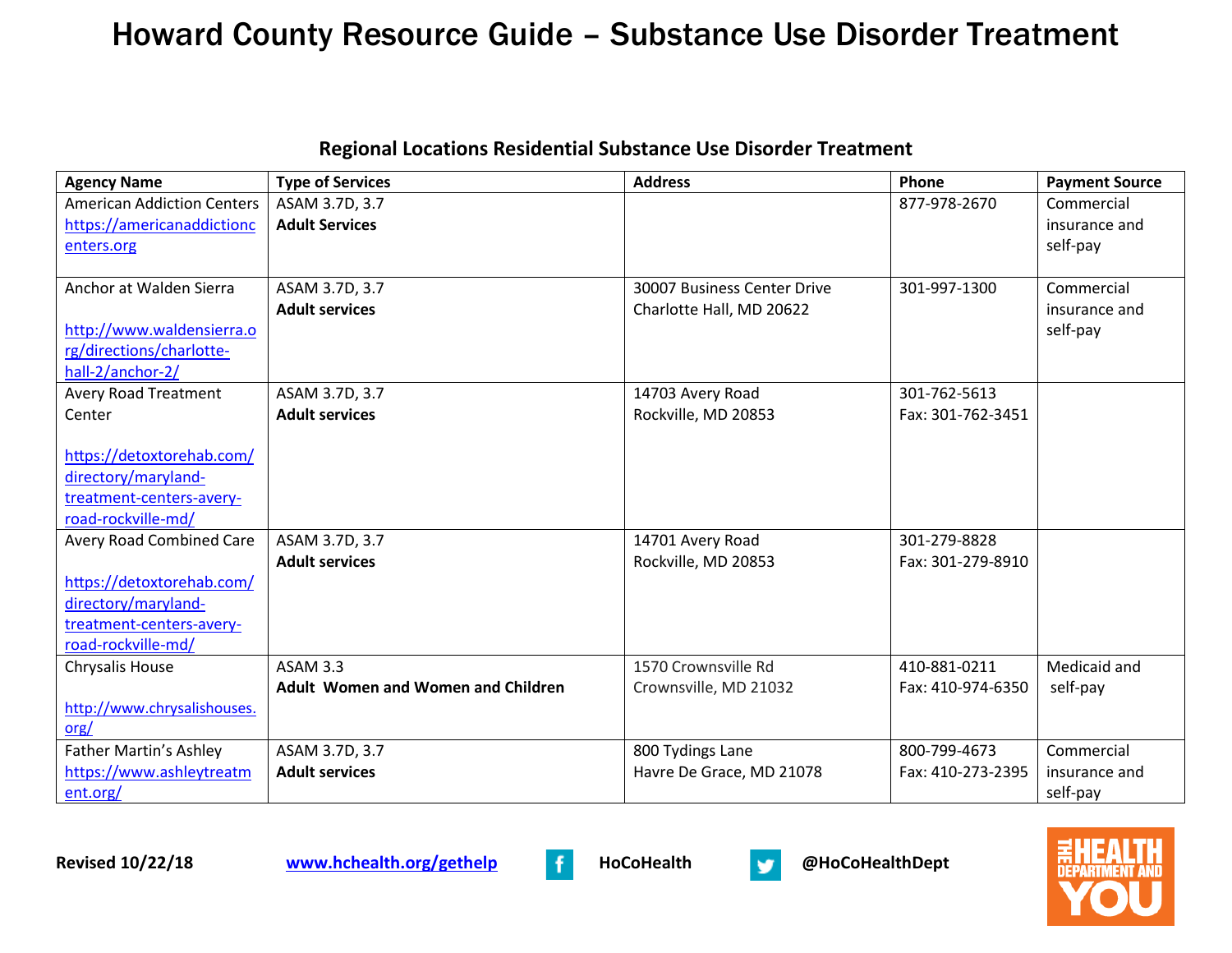| <b>Agency Name</b>               | <b>Type of Services</b>               | <b>Address</b>          | Phone             | <b>Payment Source</b>       |
|----------------------------------|---------------------------------------|-------------------------|-------------------|-----------------------------|
| Gaudenzia                        | ASAM 3.5 Long term residential        | 107 Circle Drive        | 443-598-6900      |                             |
| http://www.gaudenzia.org/        | rehabilitation                        | Crownsville, MD 21032   | Fax:410-923-6781  |                             |
|                                  |                                       |                         |                   |                             |
| Gaudenzia                        | ASAM 3.7D, 3.7                        | 5 Crain Highway N       | 443-569-7950      |                             |
| http://www.gaudenzia.org/        | <b>Female services only</b>           | Glen Burnie, MD 21061   | Fax: 410-787-8380 |                             |
| Hope House                       | ASAM 3.7D, 3.7                        | 26 Marbury Drive        | 410-923-6700      |                             |
| http://hopehousemd.org/          | <b>Adult services</b>                 | Crownsville, MD 21032   | Fax: 410-923-6213 |                             |
| <b>Hudson Center</b>             | ASAM 3.7D, 3.7                        | 1506 Hartin Drive       | 410-219-9000      | Commercial Insurance and    |
|                                  | <b>Adult services</b>                 | Salisbury, MD 21801     | Fax: 410-219-5112 | self-pay                    |
| http://www.hudson-               |                                       |                         |                   |                             |
| health.org/                      |                                       |                         |                   |                             |
| Joseph S Massie Unit             | Multi-modality treatment facility for | 10102 Country Club Road | 301-777-2285 301- | Medicaid, commercial        |
|                                  | adults experiencing alcoholism and    | SE, Cumberland MD 21502 | 777-5832 Fax      | private insurance (fees are |
|                                  | other chemical dependency.            |                         |                   | based on ability to pay)    |
| <b>Maryland Addiction</b>        | <b>ASAM 3.1 Community Residential</b> | 8600 LaSalle Rd         | 410-773-0500      |                             |
| <b>Recovery Center (ARC)</b>     | <b>Treatment Program</b>              | Towson, MD 21286        | Fax: 410-773-0501 |                             |
| http://www.marylandaddict        |                                       |                         |                   |                             |
| ionrecovery.com/                 |                                       |                         |                   |                             |
| <b>Maryland House Detox</b>      | ASAM 3.7                              | 817 S Camp Meade Rd     | 1-888-263-0631    | Commercial Insurance and    |
|                                  |                                       | Linthicum, MD 21096     |                   | self-pay                    |
| http://www.mhdetox.com           |                                       |                         |                   |                             |
| <b>Maryland Treatment Center</b> | ASAM 3.7D, 3.7                        | 9701 Keysville Road     | 301-447-2361      |                             |
|                                  | <b>Adult services</b>                 | Emmitsburg, MD 21727    | 800-537-3422      |                             |
| http://www.marylandtrea          |                                       |                         | Fax: 301-447-6463 |                             |
| tmentcenters.org/                |                                       |                         |                   |                             |
|                                  |                                       |                         |                   |                             |
| <b>Mountain Manor Treatment</b>  | ASAM 3.7D, 3.7                        | 3800 Frederick Avenue   | 410-233-1400 800- |                             |
| Center                           | Adolescent and young adult services   | Baltimore, MD 21229     | 446-8833          |                             |
| http://mountainmanor.org/        |                                       |                         | Fax: 410-233-1666 |                             |
|                                  |                                       |                         |                   |                             |
| Pathways                         | ASAM 3.7D, 3.7                        | 2620 Riva Road          | 443-481-5400      |                             |
| www.pathwaysprogram.org          | <b>Adolescent and adult services</b>  | Annapolis, MD 21401     | Fax: 410-573-5401 |                             |



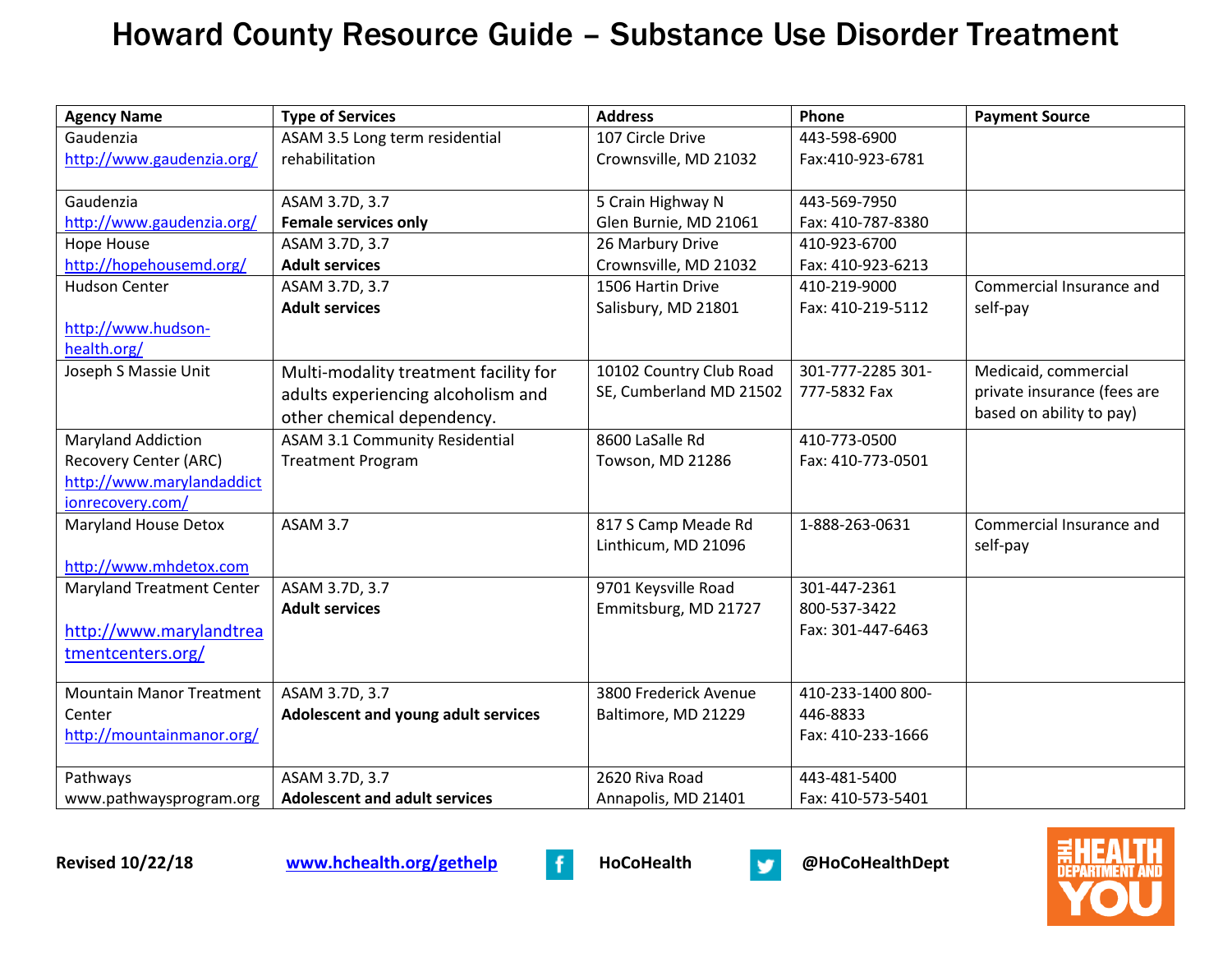| <b>Agency Name</b>                 | <b>Type of Services</b>              | <b>Address</b>             | Phone             | <b>Payment Source</b> |
|------------------------------------|--------------------------------------|----------------------------|-------------------|-----------------------|
| Pathways                           | ASAM 3.7D, 3.7                       | 2620 Riva Road             | 443-481-5400      |                       |
| www.pathwaysprogram.org            | <b>Adolescent and adult services</b> | Annapolis, MD 21401        | Fax: 410-573-5401 |                       |
| Phoenix Recovery Center            | ASAM 3.7D, 3.7                       | 107 Edgewood Road          | 800-671-9516      |                       |
| www.phoenixrecoverycenter.com      | <b>Adult Services</b>                | Edgewood, MD. 21040        |                   |                       |
|                                    |                                      |                            |                   |                       |
|                                    |                                      |                            |                   |                       |
| <b>Reality House</b>               | ASAM 3.7D, 3.7                       | 419 Main Street            |                   |                       |
|                                    | <b>Adult services</b>                | Laurel, MD 20707           |                   |                       |
| http://hopehousemd.org/            |                                      |                            |                   |                       |
| <b>Recovery Centers of America</b> |                                      | <b>Bracebridge Hall</b>    | 1-800-RECOVERY    | Most major            |
| http://www.recoverycentersofame    | ASAM 3.7                             | 314 Grove Neck Rd          |                   | insurance and         |
| rica.com                           |                                      | Earleville, MD 21919       |                   | other financing       |
|                                    |                                      | 11100 Billingsley Rd       |                   | options available     |
|                                    |                                      | Waldorf, MD 20602          |                   |                       |
| <b>Serenity Acres</b>              | <b>ASAM 3.7</b>                      | 2015 Martins Grant Court   | 855-201-3083      | Commercial            |
|                                    |                                      | Crownsville, MD 21032      | Fax: 410-721-2562 | insurance and         |
| http://www.serenityacres.com/      |                                      |                            |                   | self-pay              |
|                                    |                                      |                            |                   |                       |
| <b>Shoemaker Center</b>            | ASAM 3.7D, 3.7                       | 6655 Sykesville Road       | 410-876-1989      |                       |
|                                    | <b>Adult services</b>                | Sykesville, Maryland 21784 | Fax: 410-876-1690 |                       |
| http://www.marylandtreatmentce     |                                      |                            |                   |                       |
| nters.org/                         |                                      |                            |                   |                       |
| <b>Tuerk House</b>                 | ASAM 3.7D, 3.7                       | 730 Ashburton Street       | 410-233-0684      |                       |
|                                    | <b>Adult services</b>                | Baltimore, MD 21216        | Fax: 410-876-8540 |                       |
| https://www.tuerkhouse.org/        |                                      |                            |                   |                       |
| <b>Warwick Manor</b>               | ASAM 3.7D, 3.7                       | 3680 Warwick Road, East    | 410 943-8108      |                       |
|                                    | <b>Adult services</b>                | New Market, MD 21631       | Fax: 410-943-1063 |                       |
| http://www.warwickmanor.org/       |                                      |                            |                   |                       |
|                                    |                                      |                            |                   |                       |
| <b>Whitsett Rehab Center</b>       | ASAM 3.7D, 3.7                       | 300 Scheeler Road          | 410-778-6404      |                       |
|                                    | <b>Adult services</b>                | Chestertown, MD 21690      | Fax: 410-778-5034 |                       |